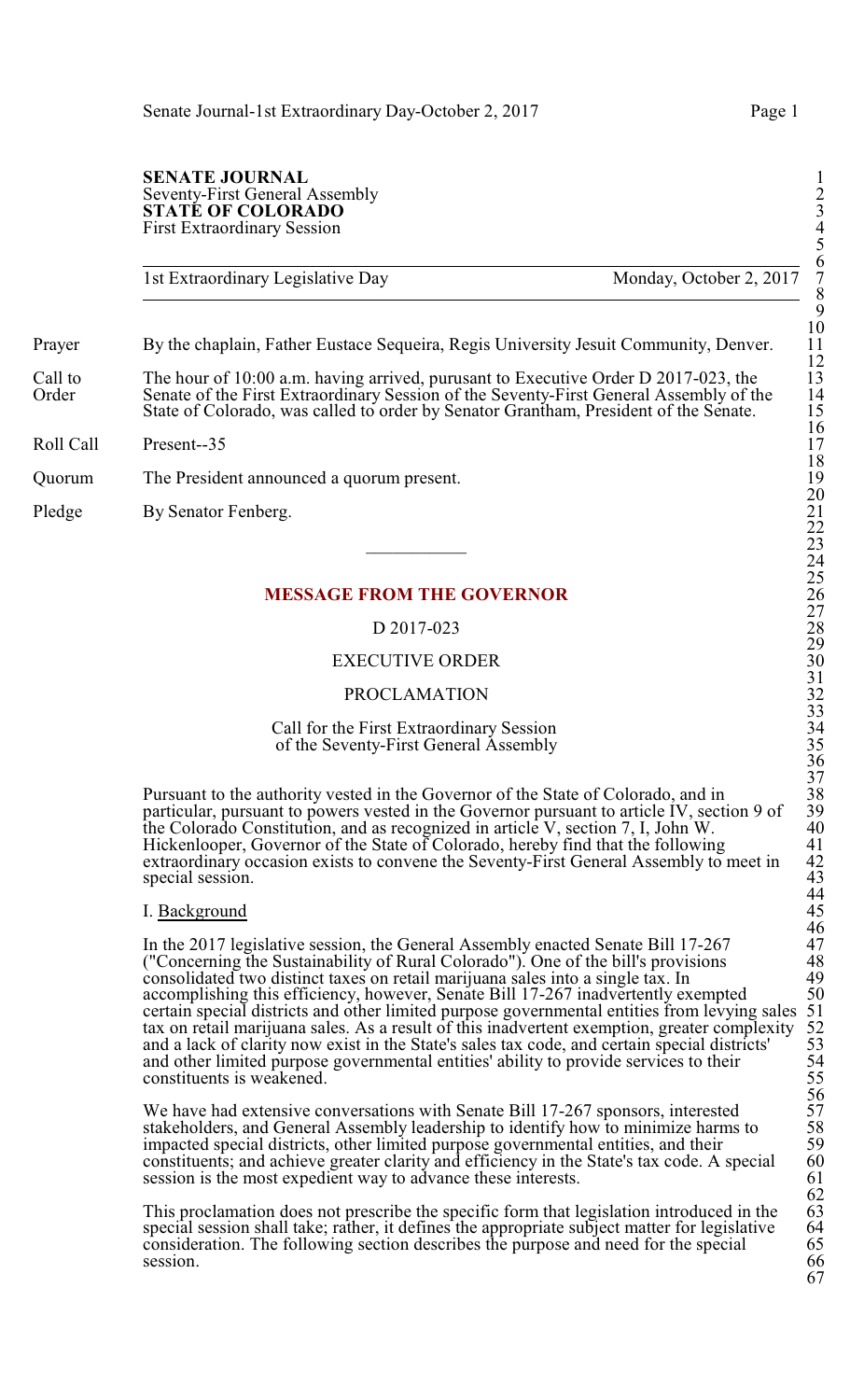# II. Purpose and Need

Senate Bill 17-267, enacted during the 2017 regular session of the Seventy-First General Assembly, was robust and historic legislation that will contribute greatly to the strength of 4 Colorado's rural communities. Legislation of such complexity and magnitude often 5 requires adjustments in subsequent legislative sessions to ensure the General Assembly's 6 intent is honored and to address unforeseen and unintended consequences. 7

One component of Senate Bill 17-267 exempted retail marijuana sales from the State's 2.9 9 percent general sales tax, but increased the rate of the special retail marijuana sales tax from 10 percent to 15 percent. In consolidating these two sales taxes, however, Senate 11<br>Bill 17-267 inadvertently eliminated certain special districts' and other limited purpose 12 Bill 17-267 inadvertently eliminated certain special districts' and other limited purpose 12<br>governmental entities' ability to levy sales tax on retail marijuana sales. Consequently, 13 governmental entities' ability to levy sales tax on retail marijuana sales. Consequently, 13 those entities have experienced, and will continue to experience, reductions in revenue 14 those entities have experienced, and will continue to experience, reductions in revenue 14<br>that jeopardize their ability to provide services to their constituents. These revenue 15 that jeopardize their ability to provide services to their constituents. These revenue 15 reductions are not the result of market or economic forces, but are instead the result of the 16 aforementioned exclusion inadvertently included in Senate Bill 17-267. As such, a 17 correction is needed to ensure services are not unintentionally diminished. 18 correction is needed to ensure services are not unintentionally diminished. 18

We communicated with the sponsors of Senate Bill 17-267 and House and Senate 20<br>leadership. All affirm that this result was an unintentional error in need of correction. 21<br>Therefore, the General Assembly should consider t leadership. All affirm that this result was an unintentional error in need of correction. Therefore, the General Assembly should consider taking legislative action to enact a law clarifying that certain special districts and other limited purpose governmental entities are authorized to levy a sales tax on retail marijuana sales.

## III. Proclamation

I, John W. Hickenlooper, Governor of the State of Colorado, with this proclamation find extraordinary occasions exist to convene the Seventy-First General Assembly of this State 29 and summon the members of the Seventy-First General Assembly to meet in special 30 and summon the members of the Seventy-First General Assembly to meet in special 30 session at 10:00 A.M. on October 2, 2017, at the State Capitol, in the City and County of 31 Denver, and designate the following specific subject for consideration and appropriate legislative action:

A. Concerning the clarification of statutory provisions, enacted in Senate Bill 17-267, to codify that retail marijuana sales are subject to sales taxes levied by certain special districts and other limited purpose governmental entities.

GIVEN under my hand and the<br>
Executive Seal of the State of<br>
Colorado this fourteenth day of<br>
September, 2017.<br>
(signed)<br>
John W. Hickenlooper<br>
Governor<br>
46 Executive Seal of the State of Colorado this fourteenth day of September, 2017.<br>(signed) (signed) 44 John W. Hickenlooper<br>Governor Governor 46

Temporary On motion of Majority Leader Holbert, and with the unanimous consent of the Senate, the 50<br>Rules Rules of the First Regular Session of the Seventy-First General Assembly were made the 51 Rules of the First Regular Session of the Seventy-First General Assembly were made the Temporary Rules of the First Extraordinary Session of the Seventy-First General 52 Assembly. 53

> A majority of all members elected to the Senate having voted in the affirmative, the motion was **adopted**. 56

On motion of Majority Leader Holbert, and with a majority of those elected to the Senate 60<br>having voted in the affirmative, the Senate proceeded out of order for a moment of 61 having voted in the affirmative, the Senate proceeded out of order for a moment of 61 personal privilege. personal privilege. 62<br>63  $\overline{63}$ 

On motion of Majority Leader Holbert, and with the unanimous consent of the Senate, the 66<br>President appointed Senators Baumgardner, Priola, and Williams as members of the 67 President appointed Senators Baumgardner, Priola, and Williams as members of the 67<br>committee to notify the House of Representatives that the Senate was organized and ready 68 committee to notify the House of Representatives that the Senate was organized and ready 68 for business. for business.

A majority of all members elected to the Senate having voted in the affirmative, the 71 motion was **adopted**. 72 motion was **adopted**.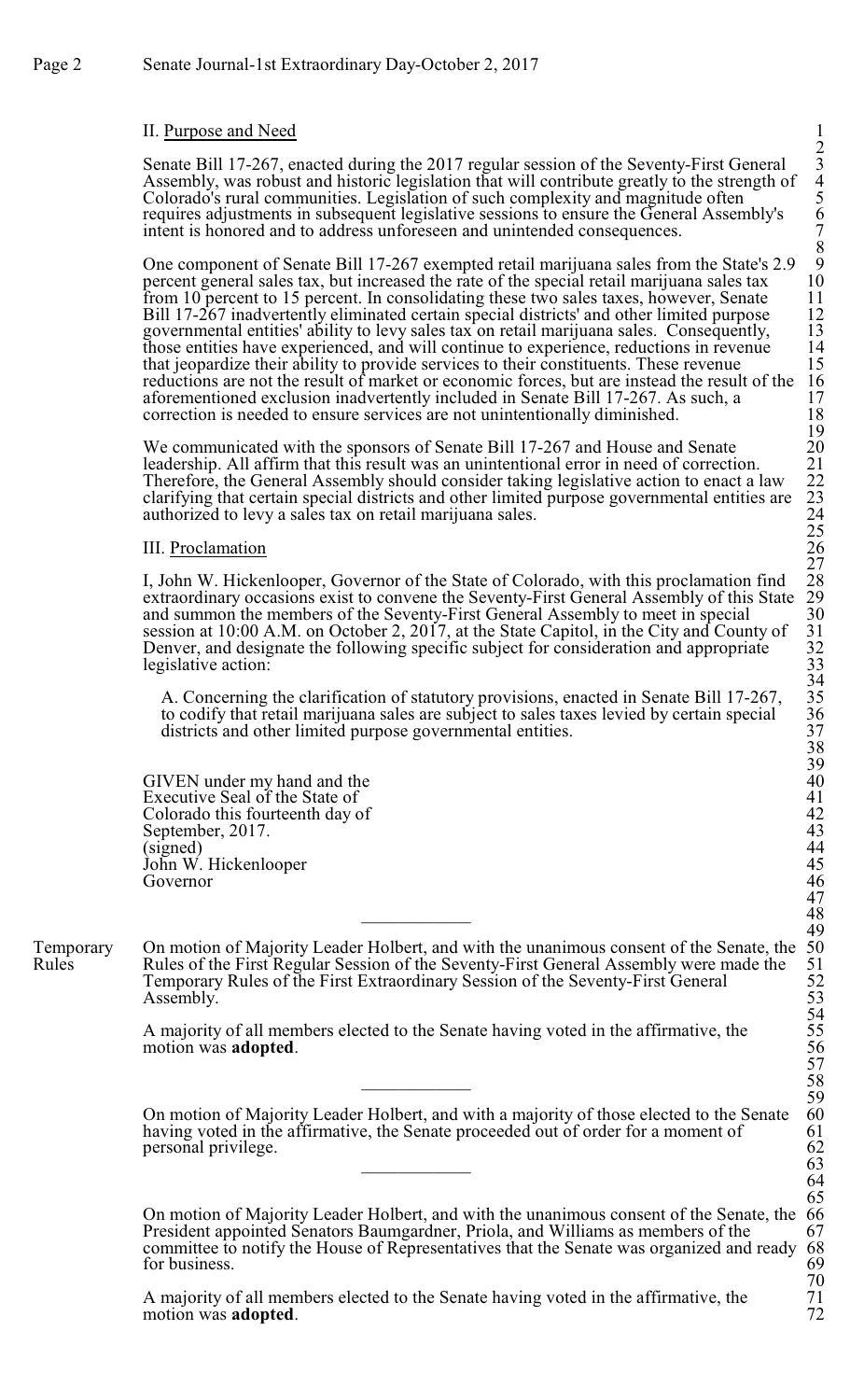$\overline{\phantom{a}}$  1 On motion of Majority Leader Holbert, and with the unanimous consent of the Senate, the 4 President appointed Senators Neville, Sonnenberg, and Zenzinger as members of the committee to notify the Governor that the Senate was organized and ready for business. A majority of all members elected to the Senate having voted in the affirmative, the motion was **adopted**. 9  $\overline{\phantom{a}11}$ Senate in recess. Senate reconvened.  $\overline{\phantom{a}14}$ **INTRODUCTION OF BILLS -- FIRST READING** The following bill was read by title and referred to the committee indicated: **SB17B-001** by Senator(s) Kagan and Guzman, Aguilar, Court, Donovan, Fenberg, Fields, Garcia, Jahn, 21 Jones, Kefalas, Kerr, Merrifield, Todd, Williams A., Zenzinger; --Concerning clarification that retail marijuana sales are subject to sales taxes levied by certain limited purpose 23 governmental entities. **Transportation** \_\_\_\_\_\_\_\_\_\_\_\_ 27 Senate in recess. Senate reconvened.  $30$ **COMMITTEE OF REFERENCE REPORTS** Trans-<br>
After consideration on the merits, the Committee recommends that **SB17B-001** be 35 portation postponed indefinitely. 36  $38$ On motion of Majority Leader Holbert, the Senate adjourned until 10:00 a.m., Tuesday, October 3, 2017. Approved: Kevin J. Grantham 47

President of the Senate

Attest: 50

Effie Ameen 54 Secretary of the Senate

52 53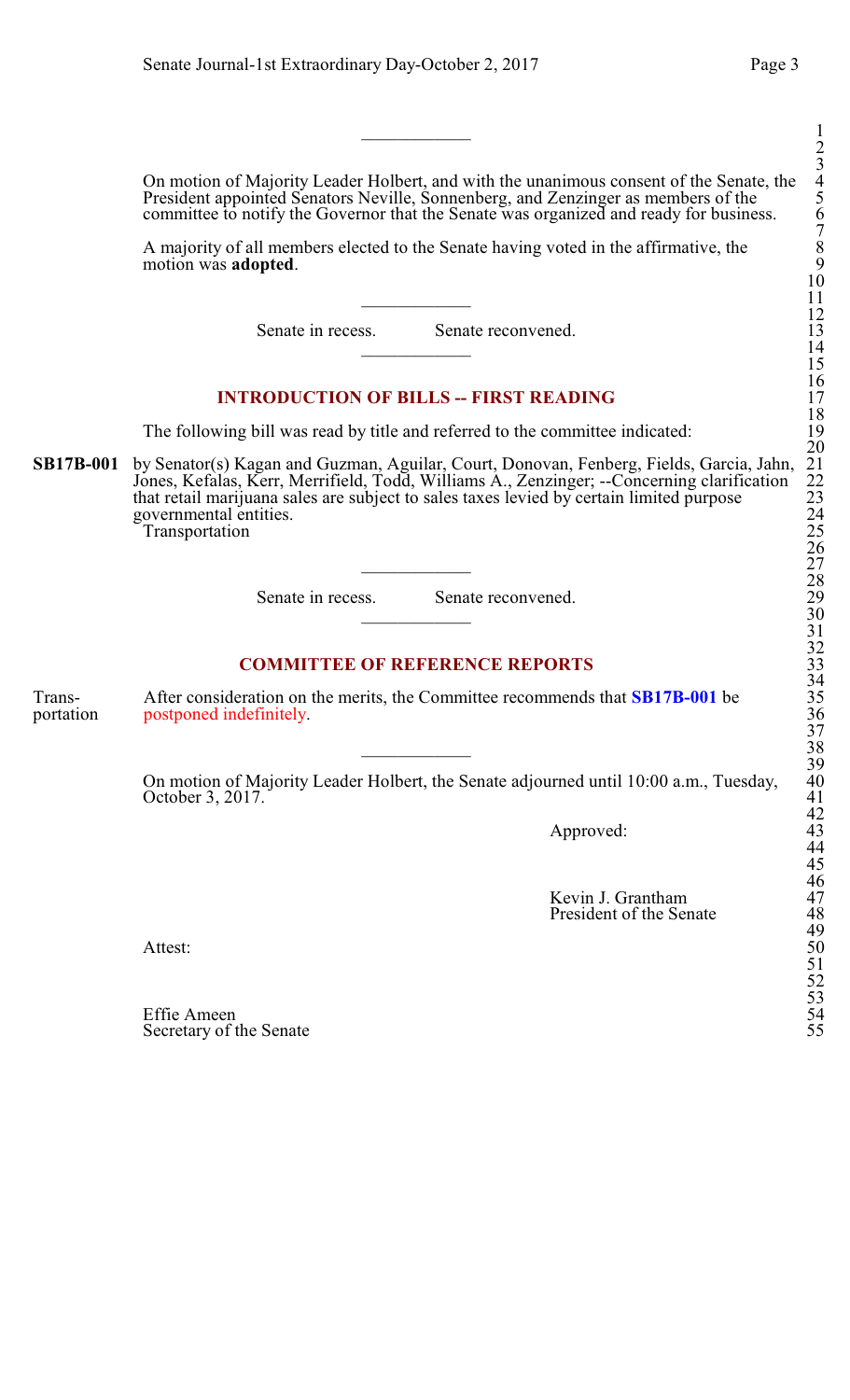2nd Extraordinary Legislative Day Tuesday, October 3, 2017

Prayer By the chaplain, Rabbi Yossi Serebryanski, Chabad of South Denver.

Call to By the President at 10:00 a.m.<br>Order Order 14

Roll Call Present--33 16 Excused--2, Aguilar, Priola. Present later-- $2$ , Aguilar, Priola.

Quorum The President announced a quorum present.

Pledge By Senator Fenberg.

Reading of On motion of Senator Smallwood, reading of the Journal of Monday, October 2, 2017, the Journal was dispensed with and the Journal was approved as corrected by the Secretary. was dispensed with and the Journal was approved as corrected by the Secretary.

# **SENATE SERVICES REPORT**

**Correctly Printed:** SB17B-001.

# **INTRODUCTION OF RESOLUTIONS**

The following resolution was read by title:

**SJR17B-001** by Senator(s) Holbert, Grantham, Guzman; also Representative(s) Becker K., Duran, Neville P.--Concerning adjournment sine die.

Laid over until later in the day, retaining its place on the calendar.

Senate in recess. Senate reconvened.

# **MESSAGE FROM THE HOUSE**

Mr. President:

The House has passed on Third Reading and transmitted to the Revisor of Statutes HB17B-1001.

# **MESSAGE FROM THE REVISOR OF STATUTES**

We herewith transmit:

Without comment, HB17B-1001.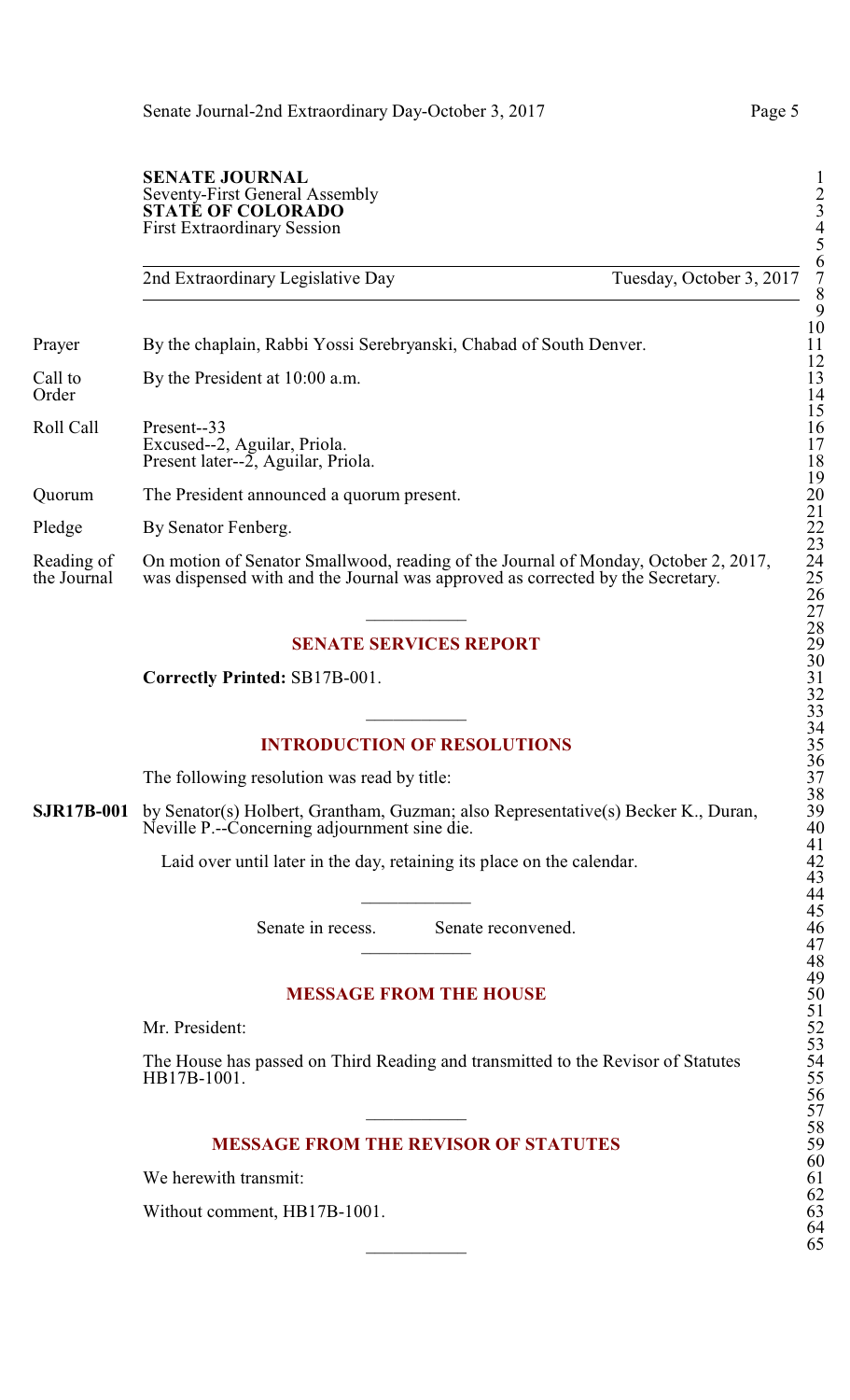# **INTRODUCTION OF BILLS -- FIRST READING**

The following bill was read by title and referred to the committee indicated:

**HB17B-1001** by Representative(s) Becker K., Pabon, Kennedy, Herod, Buckner, Hooton, Michaelson 5 Jenet, Benavidez, Weissman; also Senator(s) Donovan--Concerning clarification that 6 retail marijuana sales are subject to sales taxes levied by certain limited purpose 7 governmental entities. 8 **Transportation** 

Senate in recess. Senate reconvened.

## **COMMITTEE OF REFERENCE REPORTS**

Trans-<br>
After consideration on the merits, the Committee recommends that **HB17B-1001** be 21 portation postponed indefinitely. 22

## **CONSIDERATION OF RESOLUTIONS**

**SJR17B-001** by Senator(s) Holbert, Grantham, Guzman; also Representative(s) Becker K., Duran, Neville P.--Concerning adjournment sine die.

> On motion of Majority Leader Holbert, the resolution was **adopted** by the following roll call vote: call vote: 32

| YES         | 29 | NO        | <b>EXCUSED</b>     | <b>ABSENT</b> | 34 |
|-------------|----|-----------|--------------------|---------------|----|
| Aguilar     |    | Garcia    | Kerr               | Scott         | 35 |
| Baumgardner |    | Gardner   | Lambert            | Smallwood     | 36 |
| Cooke       |    | Guzman    | Y Lundberg         | Y Sonnenberg  | 37 |
| Coram       |    | Y Hill    | Y Marble           | Tate          | 38 |
| Court       |    | N Holbert | Y Martinez Humenik | Y Todd        | 39 |
| Crowder     |    | Jahn      | Y Merrifield       | Williams A.   | 40 |
| Donovan     |    | Jones     | Moreno             | Zenzinger     | 41 |
| Fenberg     |    | Kagan     | Neville T.         | President     | 42 |
| Fields      |    | Kefalas   | Priola             |               | 43 |

Senate in recess. Senate reconvened.

# **MESSAGE FROM THE HOUSE**

Mr. President:

The House has adopted and transmits herewith HJR17B-1001 as printed in House Journal, October 3, 2017.

Pursuant to the resolution, the Speaker has appointed Representatives Benavidez, 60 chairman, Herod and Leonard. 61 chairman, Herod and Leonard.